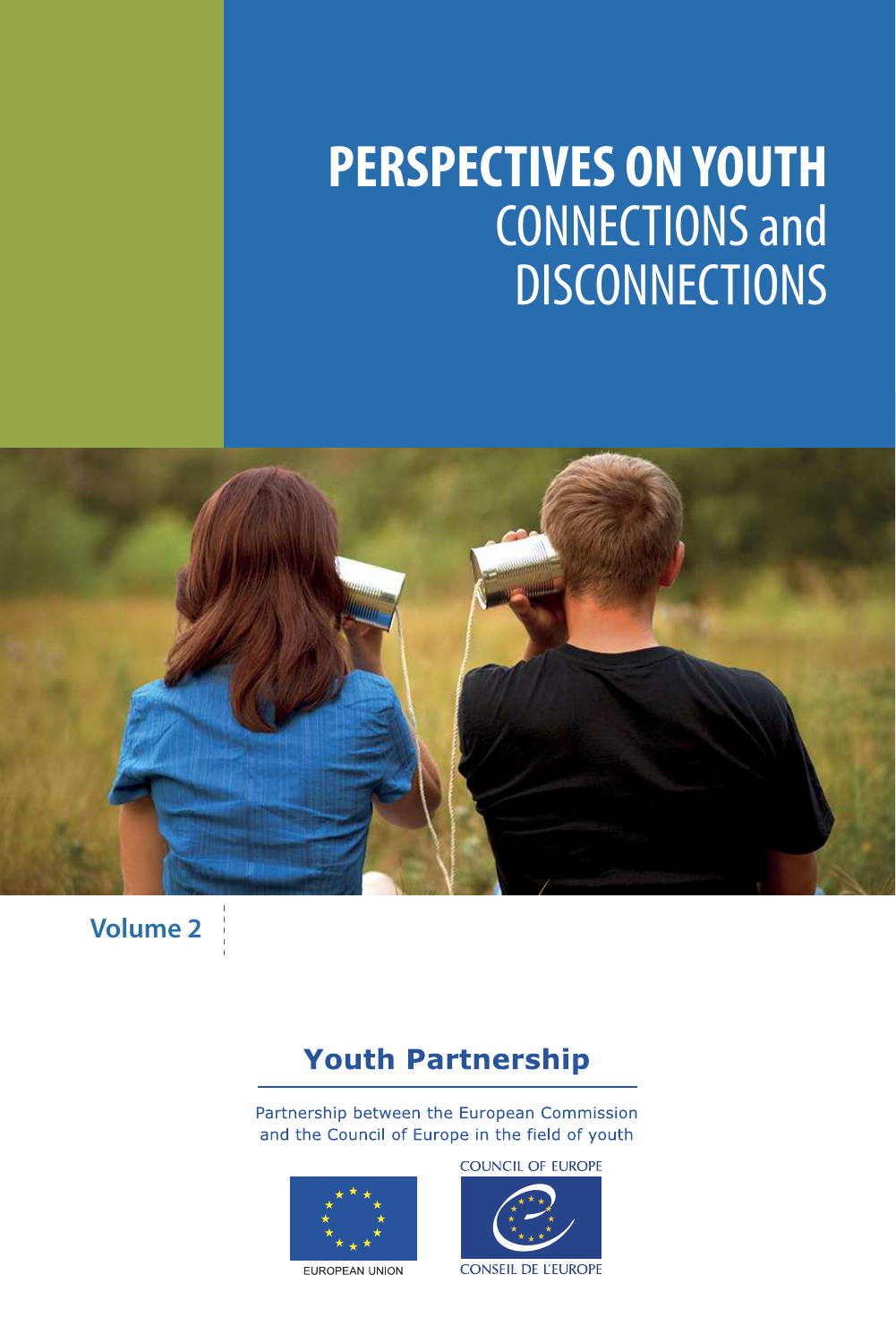# **PERSPECTIVES ON YOUTH** CONNECTIONS and **DISCONNECTIONS**

**Volume 2**

Council of Europe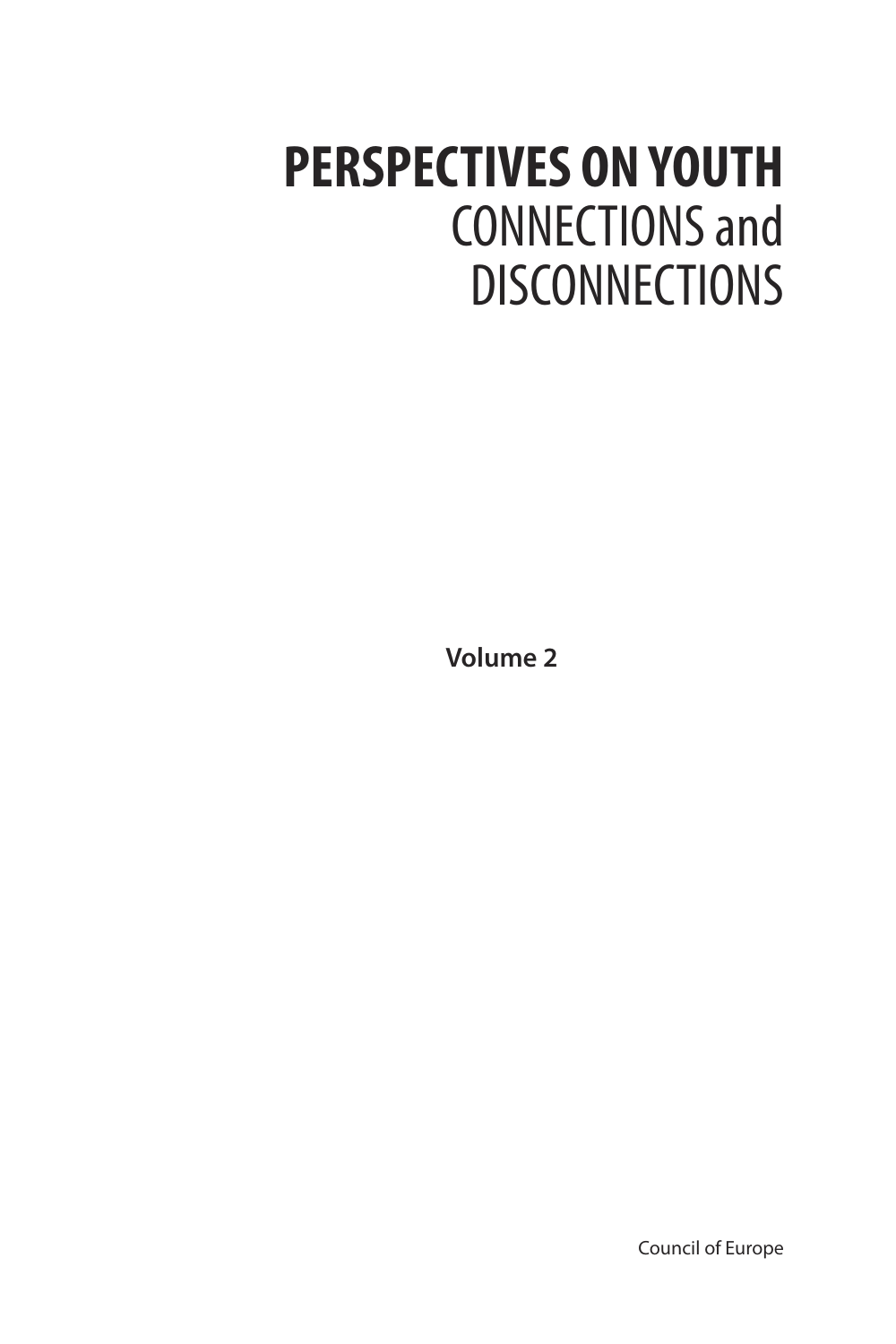*The opinions expressed in this work are the responsibility of the authors and do not necessarily refect*  the official policy *of the Council of Europe.* 

All rights reserved. No part of this publication may be translated, reproduced or transmitted, in any form or by any means, electronic (CD‑Rom, Internet, etc.) or mechanical, including photocopying, recording or any information storage or retrieval system, without prior permission in writing from the Directorate of Communication (F‑67075 Strasbourg Cedex or [publishing@coe.int](mailto:publishing@coe.int)).

Cover design: Documents and Publications Production Department (SPDP), Council of Europe Layout: Jouve, Paris

> Council of Europe Publishing F‑67075 Strasbourg Cedex <http://book.coe.int>

ISSN 2313‑0997 © Council of Europe and European Commission December 2014 Printed at the Council of Europe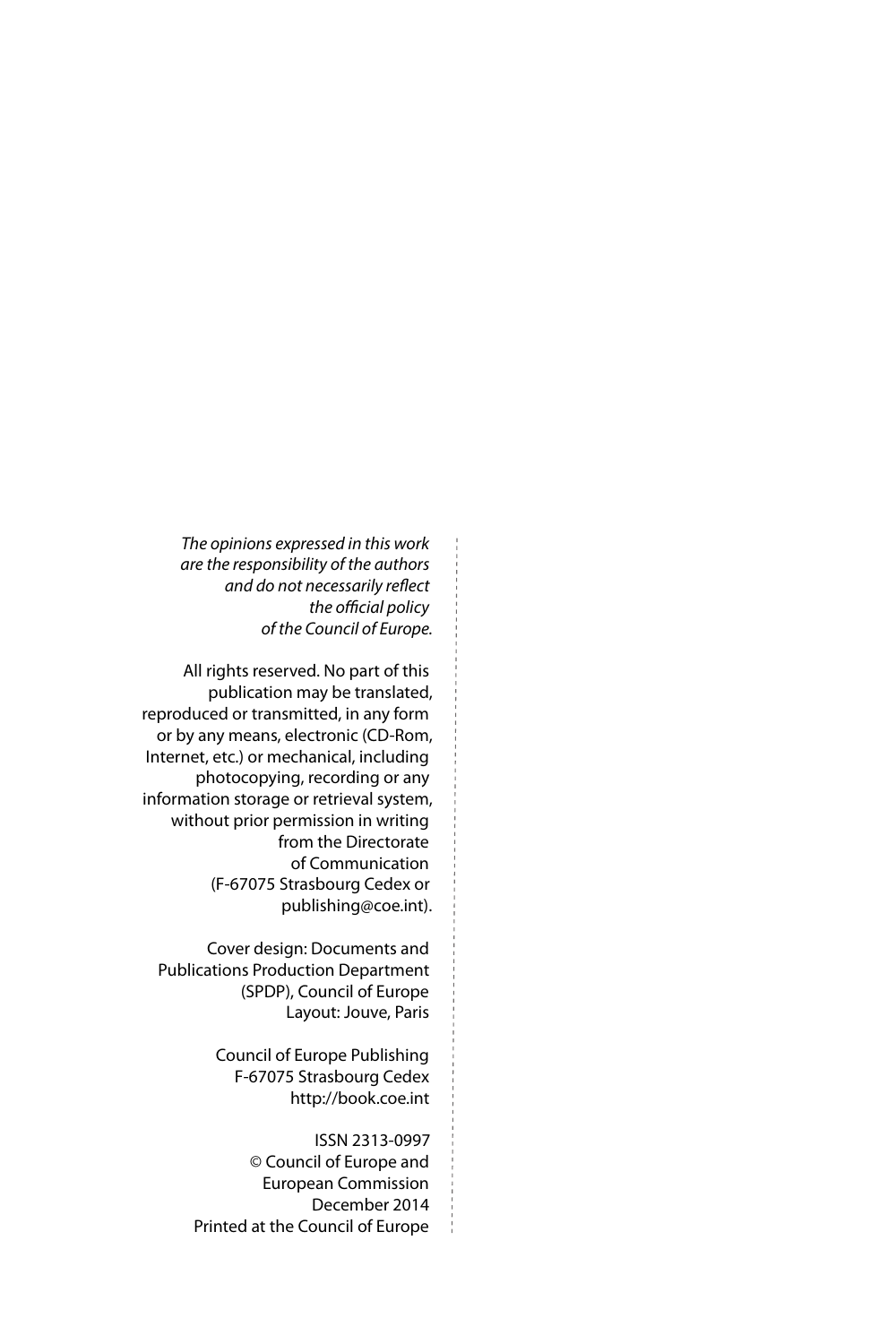## **Contents**

| <b>INTRODUCTION BY THE EDITORIAL TEAM</b>                                                                                                                                                             | 5   |
|-------------------------------------------------------------------------------------------------------------------------------------------------------------------------------------------------------|-----|
| 1. "SNIFFIN' GLUE" - SCANNING SOME HORIZONS FOR YOUTH POLICY IN 2020                                                                                                                                  | 11  |
| 2. WILL THE ARAB YOUTH REAP THE HARVEST OF THE "SPRING" ANY DAY SOON?                                                                                                                                 | 19  |
| <b>3. YOUTH AND POLITICS: TOWARDS A NEW MODEL</b><br>OF CITIZENSHIP IN ADVANCED DEMOCRACIES                                                                                                           | 25  |
| <b>4. SOCIAL CONTEXTS OF POLITICAL (NON-)PARTICIPATION AMONG</b><br><b>SLOVENIAN YOUTH</b>                                                                                                            | 33  |
| 5. CONNECTING TO THE FUTURE: THE ROLE OF SPATIAL MOBILITIES IN<br><b>YOUNG PEOPLE'S IMAGINED BIOGRAPHIES</b>                                                                                          | 51  |
| <b>6. WHAT LIES BEHIND SCHOOL FAILURE, YOUTH GANGS</b><br>AND DISCONNECTIONS WITH THE HOST SOCIETY<br><b>FOR THE SECOND GENERATION?</b><br>THE CASE OF YOUNG PEOPLE OF LATIN AMERICAN ORIGIN IN SPAIN | 63  |
| 7. YOUTH INITIATIVES IN THE CONTEXT OF EXTREMISM:<br><b>THE CHECHNYA CASE</b>                                                                                                                         | 77  |
| 8. RESPONDING TO YOUTH CRIME: RECONNECTING THE DISCONNECTED                                                                                                                                           | 85  |
| 9. CHILDREN AT RISK: THE EFFECTS OF SOCIO-ECONOMIC BACKGROUND<br>AND FAMILY DISSOLUTION ON CHILDREN'S SCHOOL ENGAGEMENT.<br>AND THE MEDIATING ROLE OF FAMILY CONNECTIONS                              | 103 |
| <b>10. INTERNET ADDICTION DISORDER AMONG ADOLESCENTS AND YOUNG</b><br><b>ADULTS: THE PICTURE IN EUROPE AND PREVENTION STRATEGIES</b>                                                                  | 119 |
| 11. WORKING IN CO-WORKING SPACES: THE SOCIAL AND ECONOMIC<br><b>ENGAGEMENT OF EUROPEAN YOUTH</b>                                                                                                      | 133 |
| <b>12. INTERVIEW WITH MEP DORIS PACK</b>                                                                                                                                                              | 141 |
| 13. INTERVIEW WITH PETER MATJAŠIČ, PRESIDENT OF THE EUROPEAN<br><b>YOUTH FORUM</b>                                                                                                                    | 143 |
| <b>ABOUT THE EDITORIAL TEAM</b>                                                                                                                                                                       | 147 |
| ABSTRACTS/RÉSUMÉS/ZUSAMMENFASSUNGEN                                                                                                                                                                   | 149 |
| <b>LIST OF CONTRIBUTORS</b>                                                                                                                                                                           | 171 |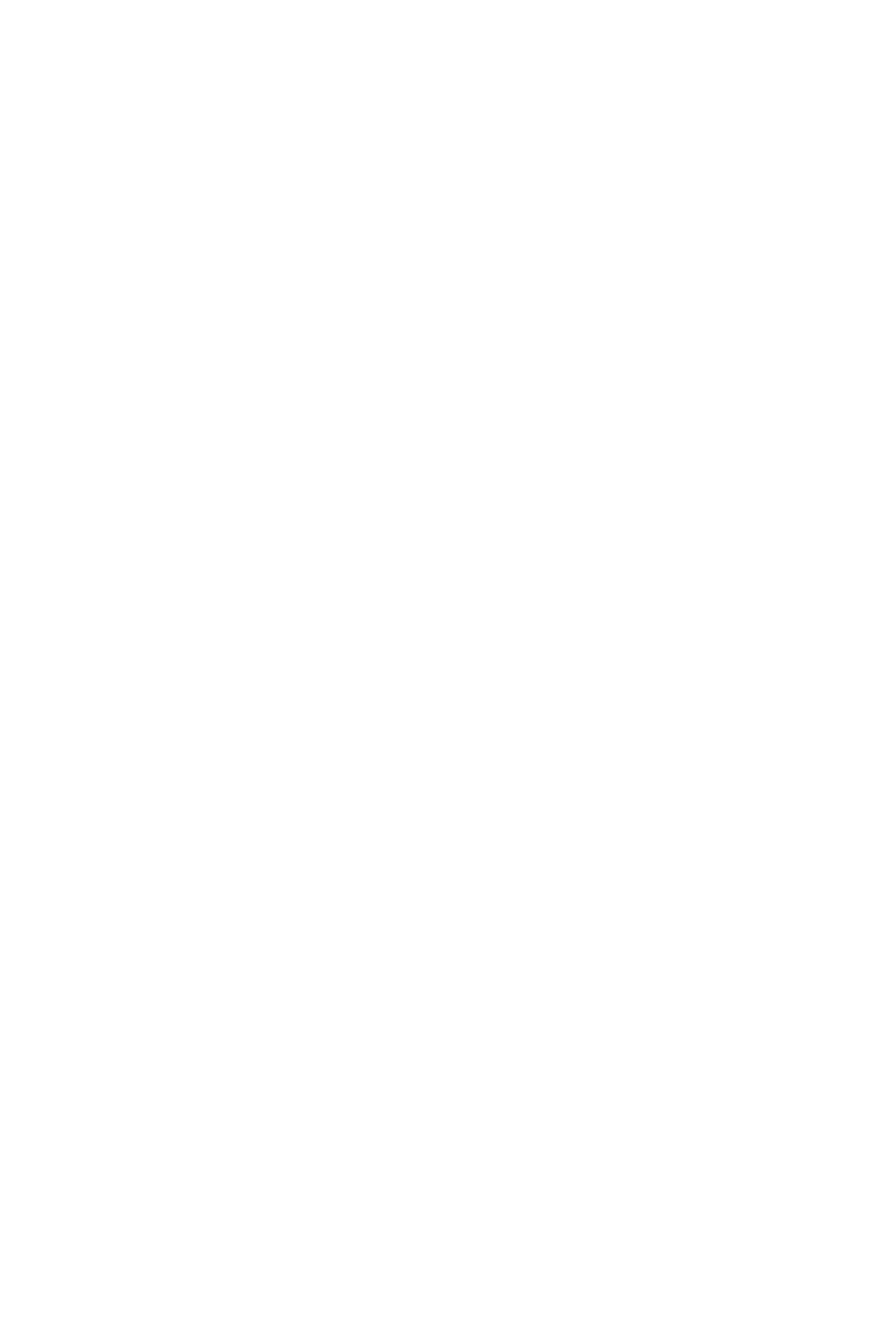# **Introduction by the editorial team**

#### **Dear readers,**

Welcome to "Perspectives on youth: European Youth Partnership Series". We, the board of publishers and the editorial team of this new journal, are happy to present the second issue of this series.

#### CONNECTIONS AND DISCONNECTIONS

The pilot issue of *Perspectives on youth* had the futuristic theme of "2020 – what do YOU see?". We set out to retain a forward-looking orientation in the second issue, while also addressing some key contemporary questions and challenges. The theme of this issue is "connections and disconnections" and in our call for papers we suggested that possible topics might include migration, employment mobility, new familial relations, the Internet and new media, young people's social and political engagement, their connections with their own countries, with Europe or the wider world, and intercultural contacts in general. We were very pleased that the range of submissions we received dealt with most of these topics, and with others besides.

In choosing the overall theme and in selecting papers for inclusion our interest has been in the potential benefts but also the tensions and contradictions that are inherent in contemporary social, cultural, economic and technological changes. On the one hand such changes are creating opportunities for young people to connect in new and positive ways with other young people, with their families and communities and with social institutions such as the education and training systems, employment, politics and the media, and to do so in ways that increasingly cross various borders. On the other hand, it is clear that such changes do not always take place in a smooth or mutually complementary way: expanded opportunities for online communication are not necessarily accompanied by enhanced opportunities for physical mobility; greatly increased participation in higher education has not translated into more and better employment prospects for young people (quite the reverse); European societies and communities are increasingly diverse (in terms for example of culture, religion or family formation) and yet this is perceived by some as a threat rather than an opportunity, leading to the potential for an increasing sense of disconnection for some groups of young people in particular.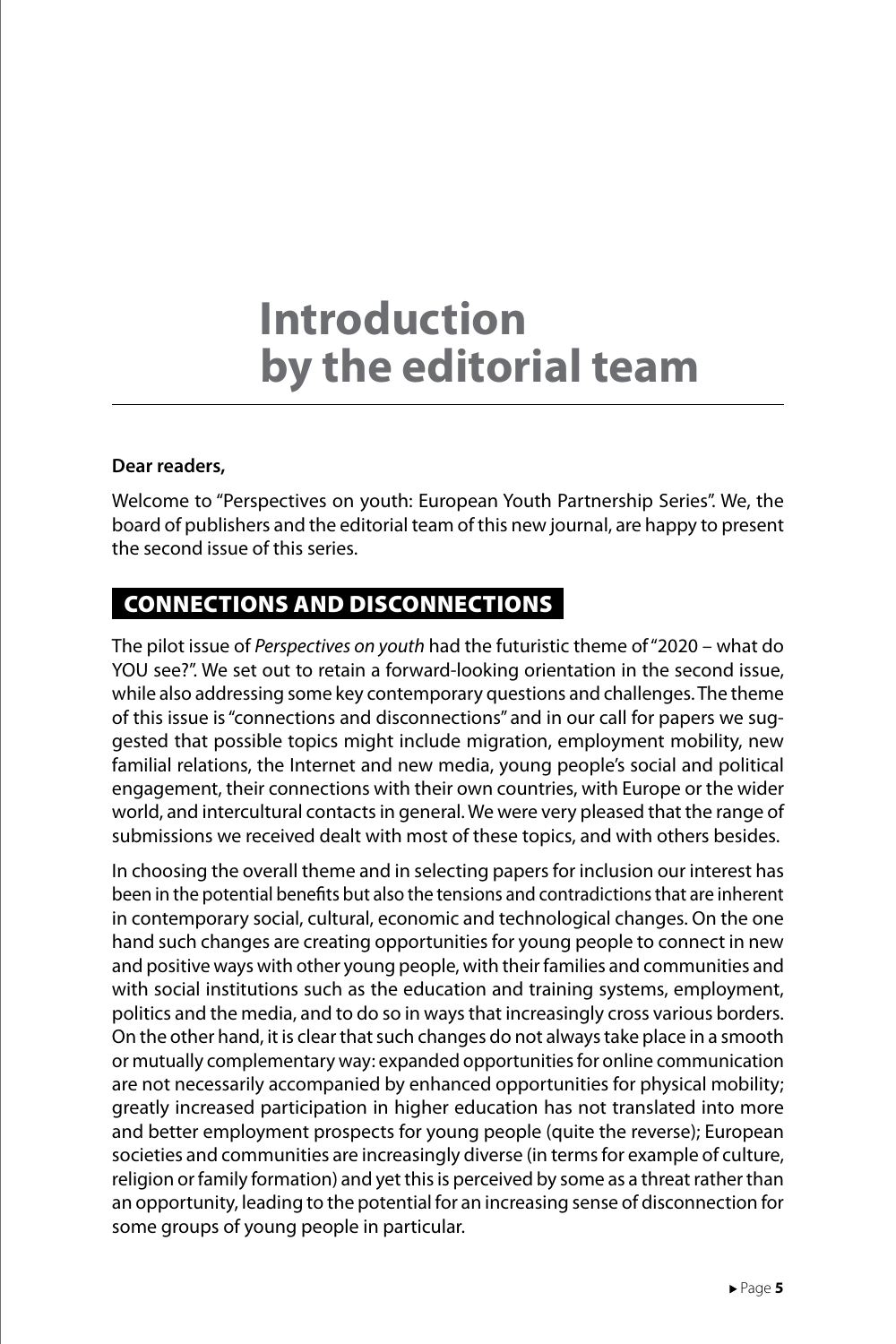A related question arises as to whether the policies that are designed both to shape and respond to young people's circumstances and the practices that flow from these policies across the full range of administrative, economic and professional sectors (employment, education and training, justice, health, migration and so on) are themselves appropriately connected or disconnected with each other, at all levels from the local to the international.

In the light of the last point it was timely that just as the work on this issue of *Perspectives on youth* was nearing completion the European Commission–Council of Europe Youth Partnership hosted a conference in Budapest on the theme "Youth in 2020 – the Future of Youth Policies". One of the conference organisers was **Professor Howard Williamson**, who is also a member of the Editorial Team of *Perspectives on youth*. Given that addressing the policy dimension is an important part of the overall purpose of this series, the current issue therefore begins with a refection by Howard Williamson on the discussions and conclusions of that conference, set in the context of his own many years' experience of youth-related policy and practice: "Sniffing glue – scanning some horizons for youth policy in 2020". While the conference was not explicitly designed to link with the theme of this issue, it is nonetheless signifcant that several of the common themes and transversal issues identifed as arising from the conference do indeed touch on matters of connection/disconnection, including the alienating impact of youth unemployment, the need for intergenerational and intercultural solidarity, the role of new social media and the importance of inter-organisational co-operation and knowledge sharing. Moreover, the "glue" that is metaphorically referred to in the paper's title and content is above all else about social connectivity and cohesion.

**Abdeslam Badre**, who was a participant at the same conference, discusses the aftermath of the Arab Spring in the article "Will the Arab youth reap the harvest of the "spring" any day soon?" He states that disconnection remains the predominant feeling among Arab youth. Although young people were perceived as an important resource during the Arab Spring, and their expectations were therefore greatly heightened, these have not been fulfilled. Increased youth unemployment, inadequate social services and mistrust in political institutions are prevalent across the Middle East and North Africa (MENA). The author suggests that fair and adequate living conditions among Arab youth are central to future political stability and economic development. Creating not just increased employment but high-quality jobs is a key political challenge for the region. The author also stresses the pivotal role of comprehensive, rights‑based social policies and programmes for young people to assist them in accumulating critical assets during their transition years. Ensuring the participation of young people and youth organisations in the mainstream of socio‑political and economic institutions is also considered key.

The following article also has a link with the Youth in 2020 event, in this case being based on one of the conference papers. Moreover, it further elaborates on the (dis) connection between youth and political systems. In "Youth and politics: towards a new model of citizenship in advanced democracies", **Anne Muxel** takes us back to Europe and suggests that the triptych of mistrust, abstention and political protest is, to a greater or lesser extent, common to all categories of young people (as well as many adults) in European societies today. However, she suggests that this can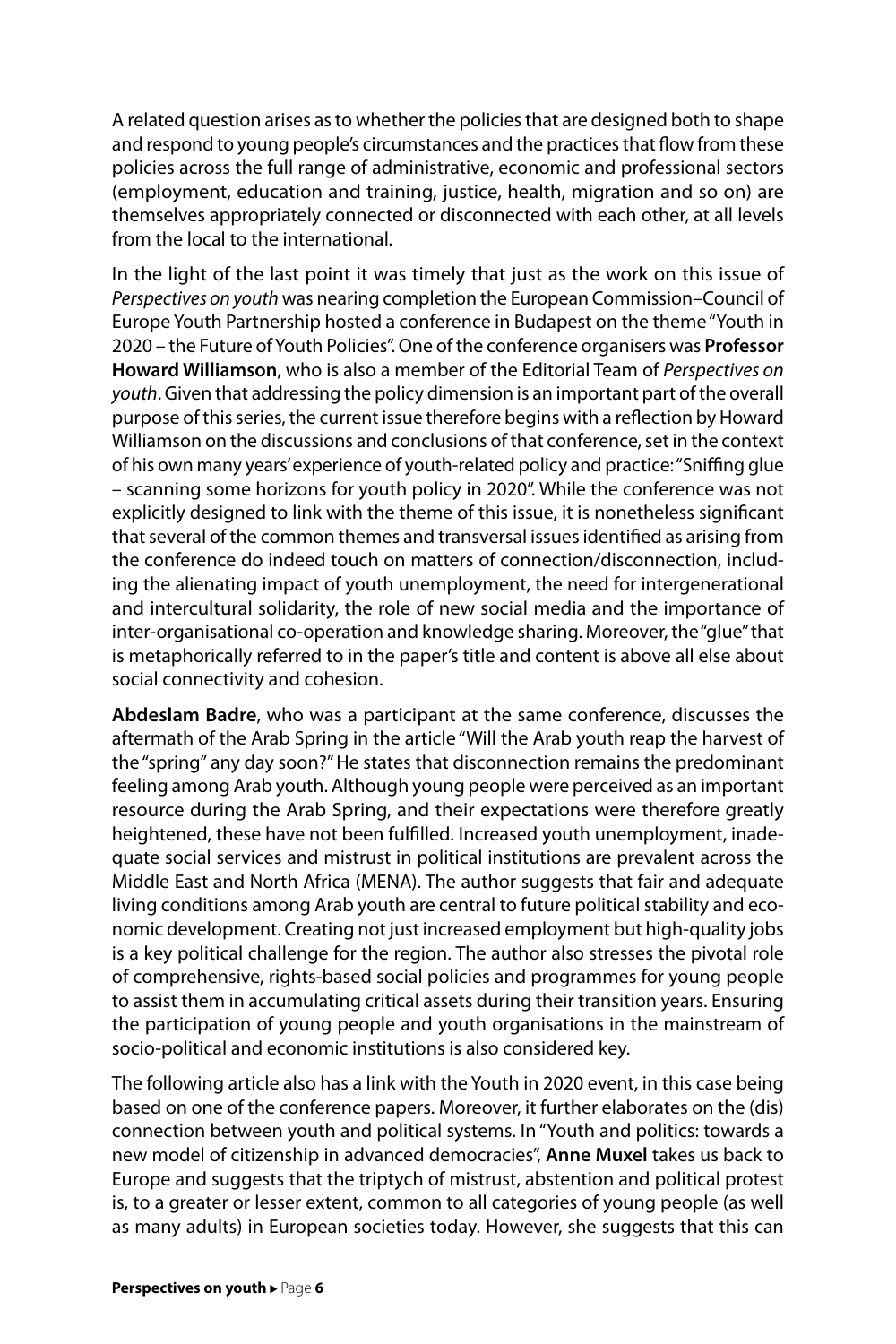be seen "more as a sign of the emergence of a new model of citizenship" than as representing a crisis in democracy. She cautions that if the emerging patterns of political engagement are to have positive rather than negative consequences then three things are required of public policy: a greater focus on intergenerational solidarity ("it is absolutely essential to think of all the generations together rather than separately"); an urgent response to young people's twofold demand for integration and autonomy; and a "new citizens' pact laying down the building blocks for the future of our European democracies".

These arguments complement those of **Metka Kuhar** and **Tanja Oblak Črnič** in the article "Social contexts of political (non‑)participation among Slovenian youth". Kuhar and Oblak Črnič suggest that among young people in Slovenia there is an increasing "connection inwards", a turning towards the immediate circle of family and friendship and at the same time a turning away from conventional political participation. However, this does not necessarily mean that young people are less socially engaged. The authors highlight the importance of the Internet as "the space for young people" today, in Slovenia and elsewhere, and argue that youth policies at national and European level should take more account of everyday youth culture and "media consumption by a digital generation", interacting with young people "in their own language, in their own communication style and according to their own tastes".

The next two articles throw light, from diferent perspectives, on issues related to mobility and migration. **Simona Isabella** and **Giuliana Mandich** adopt an innovative approach to the study of mobility in "Connecting to the future: the role of spatial mobilities in young people's imagined biographies". Their paper is based on an analysis of 250 essays written by 18 and 19‑year‑old students in Sardinia who were asked to imagine they were 90 and to tell the story of their lives. The authors fnd that mobility features prominently in the students' narratives, whether as a "dreamt travel experience", an account of migration (perhaps based on actual experience) that will hopefully realise professional and personal ambitions, or in a form infuenced by popular TV fction. However, they suggest that in these accounts mobility commonly appears to be a kind of magical device that helps to bypass uncertainty and "somehow seems to substitute [for] concrete biographical projects in young people's narratives of the future". They argue that a "rhetoric of mobility" is not enough to empower young people and that more practical support is necessary, particularly from educational institutions.

In "What lies behind school failure, youth gangs and disconnections with the host society for the second generation?", **Maria Ron Balsera** presents a case study of young people of Latin American origin in Spain. Noting that such young people have more in common with the host culture than some other immigrant groups and yet experience signifcant xenophobia, educational barriers and economic disadvantages, she asks, "So if it is not language or religion that hinders their integration, then what does? There are many idiomatic and cultural diferences which are often ignored". An important point of this paper is that in addition to issues of culture and ethnicity there are clear and intertwined gender, social class, labour market and age‑related patterns underlying migrants' experiences of inequality.

The themes of gang involvement, migration and fragmented cultural ties link this text to our next contribution, "Youth initiatives in the context of extremism: the Chechnya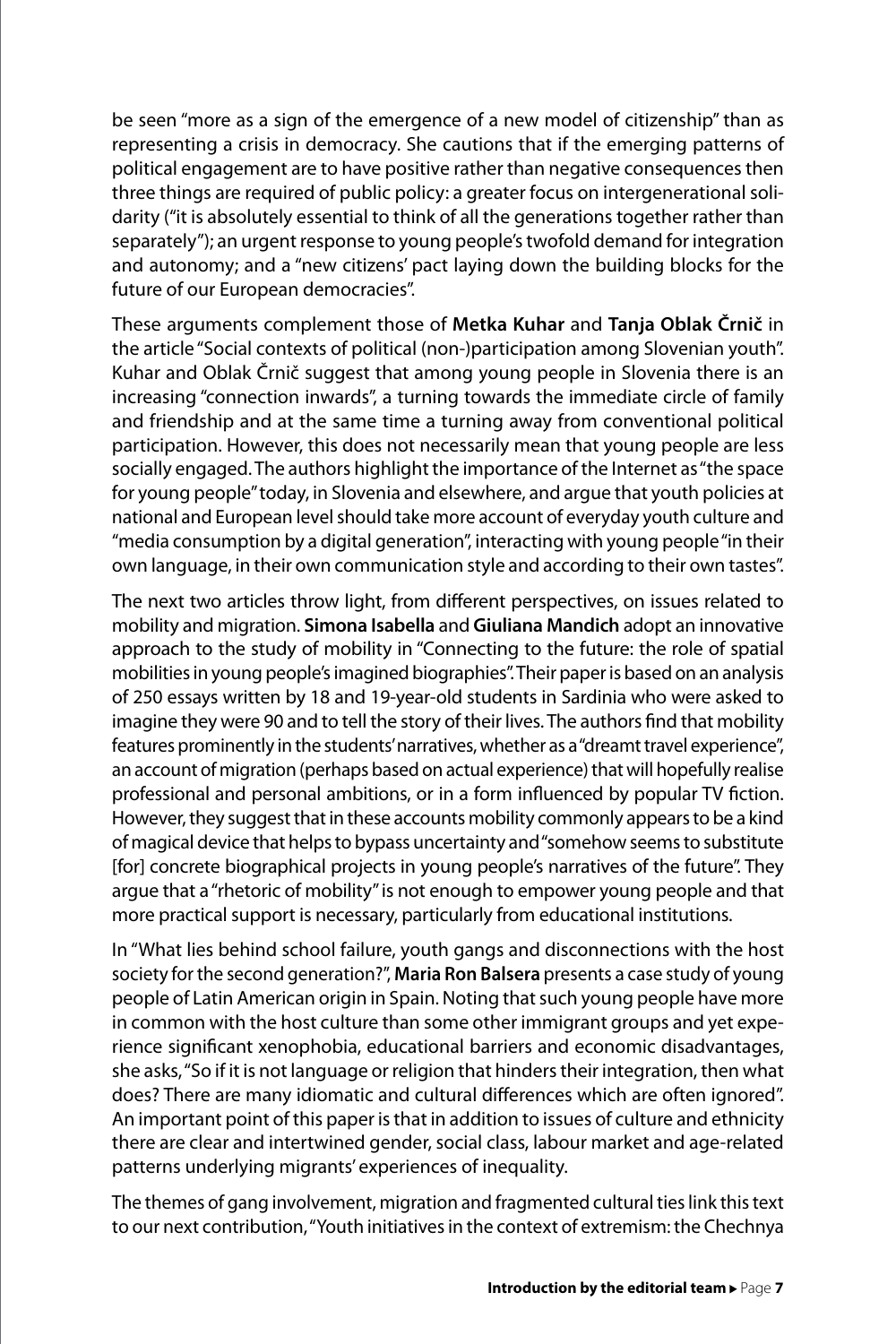case". However, **Evgeniya Goryushina** speaks of young people in their home region and not children from immigrant families in another country. In its references to a post‑confict situation, adverse socio‑economic circumstances and political mistrust, the text also bears comparison with the contribution of Abdeslam Badre to this issue. Exploring a topic about which there is very little existing academic research, and therefore necessarily adopting a more descriptive and journalistic approach than some other contributors to this issue, Evgeniya Goryushina relates the context for current youth initiatives in the Chechen Republic to an analysis of the social marginalisation of young Chechens and the spread of extremist ideas. She suggests that there is a need for greater dialogue and understanding with young people in the Chechen Republic in order for stronger connections to be fostered between their cultural and ethnic roots and their economic and social futures.

The following three contributions also deal with young people who are vulnerable or at risk in some way and whose disconnection stems from this. In "Responding to youth crime: reconnecting the disconnected", **Jonathan Evans** considers the nature of young people's offending and appropriate societal and policy responses. He argues that, in line with the United Nations Convention on the Rights of the Child and international conventions relating to juvenile justice, young people below the age of majority should be dealt with outside the criminal justice system, an approach that is consistent with both their stage of development and their social status. For those above this age, he suggests there is merit in a "gentle upward gradient towards full criminal responsibility", especially in the case of vulnerable young adults with complex needs such as those leaving care or with mental health problems.

In their study of "Children at Risk", **Nele Havermans**, **Sarah Botterman** and **Koen Matthijs** examine "the efects of socio‑economic background and family dissolution on children's school engagement". They focus specifically on the mediating role of "family connections", by which they mean the effectiveness and quality of contact among family members – not just between parents and children but also between parents and between siblings. Based on survey results from a sample of 7 035 pupils in Flemish secondary schools (aged 11 to 21), the authors' main conclusion is that the influence of family background on children's school engagement can largely be explained by disconnections at the family level, and that as a consequence "policy and practice aimed at the social inclusion of youth should take the family into account". The authors also recommend further research into the perspectives of parents and teachers on these matters.

**Katerina Flora** reports on the preliminary fndings of a seven‑country European study of "Internet addiction disorder among adolescents and young adults", involving more than 13 000 respondents aged 14 to 17. Various terms have emerged in the research literature to refer to the condition under investigation, the key symptoms of which are constant preoccupation with the Internet, withdrawal from other pleasurable activities or from direct personal contact with friends and family, and increased feelings of depression, irritation and anxiety. While for obvious reasons the phenomenon is relatively new the authors suggest that it may have certain aetiological features in common with other addictions. Once again important matters of policy and practice arise as the author considers possible responses in both treatment and prevention, so as to counteract the "disconnection from other forms of support, information, orientation and entertainment".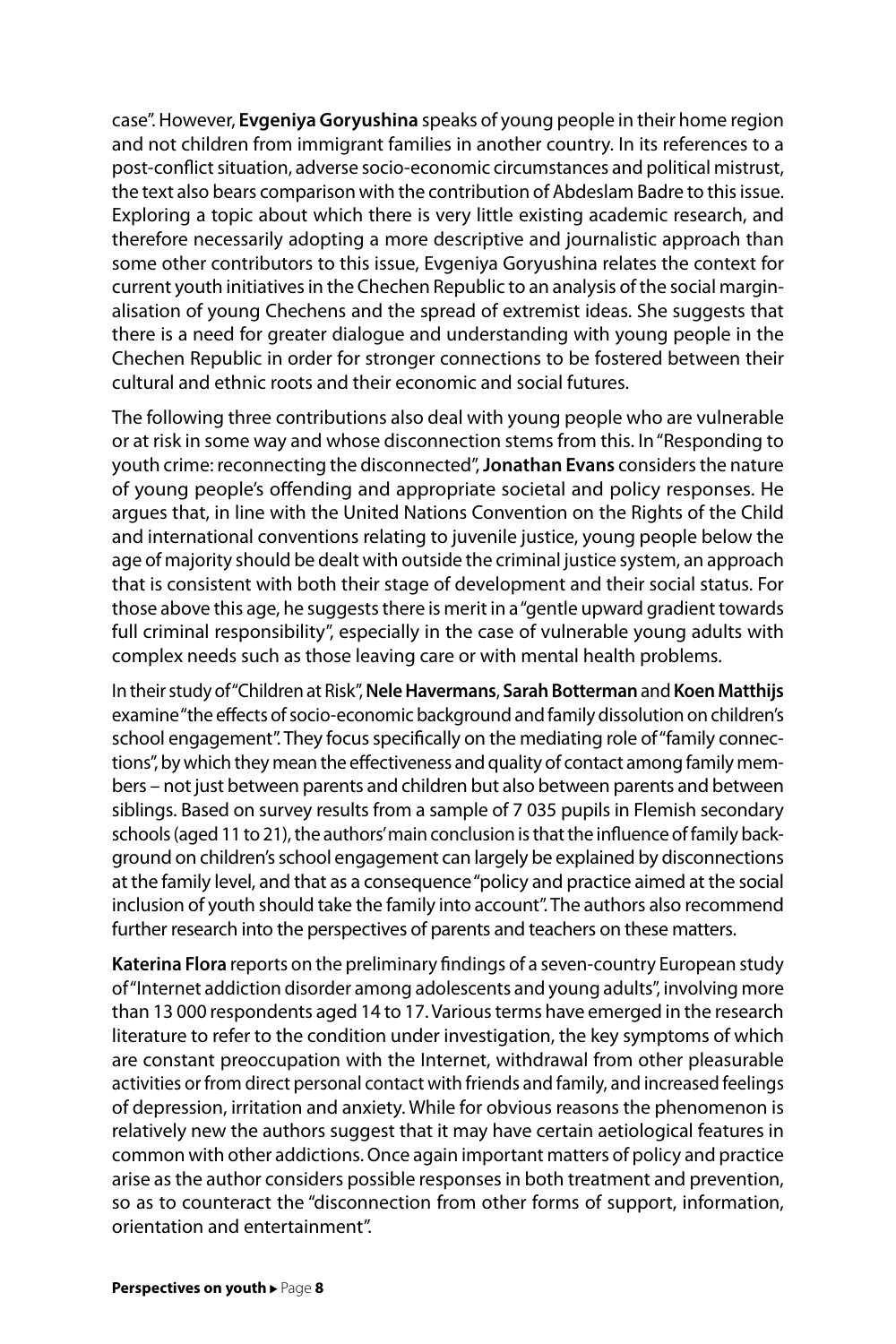**Marko Orel** addresses some of the practical challenges facing young people who are attempting to engage in entrepreneurial activity. "Working in co-working spaces: the social and economic engagement of European youth" takes as its starting point a case study of one young Slovenian man who conceived and designed an original and attractive product but was hindered from making any further progress by the lack of financial resources, investment offers, marketing or promotional expertise until he entered into collaboration with a team of other young professionals. Co‑working is presented as more than just the sharing of physical space: it is a philosophy that encourages spontaneous networking between professionals of various profles and interests and that "emphasises the psychological and social importance of such interactions". Striking a note that resonates strongly with the theme of this issue the author says that many European young people "have already recognised that they are better off within a group and are looking for others who think alike, not only within national borders, but far beyond".

We began this editorial with a reference to the Youth in 2020 conference and have included some contributions by conference participants in this issue. A marked feature of the Youth in 2020 conference was the large and diverse attendance of people from all corners of Europe. As one of the last contributions in this issue, we include a personal interview with Doris Pack, who was a member of the European Parliament for almost a quarter of a century. While not denying the risks and challenges for youth policy in Europe – some of which are discussed in this issue – Doris Pack shares with us her optimistic vision of the (future) connections between young people and Europe. We close with a consideration of "connections and disconnections" from the perspective of the contemporary generation of youth in Europe, in an interview with Peter Matjašič, President of the European Youth Forum.

#### THE GROUP OF PUBLISHERS

Seija Astala, Ministry of Education and Culture, Youth Policy Division, Finland

Gordon Blakely, British Council, Education and Society, United Kingdom

Marie‑Luise Dreber, IJAB ‑ Fachstelle für Internationale Jugendarbeit der Bundesrepublik Deutschland

Alexis Ridde, Ministère de la ville, de la jeunesse et des sports, France

Jan Vanhee, Flemish Community of Belgium, Agency for socio‑cultural work for youth and adults

#### THE EDITORIAL TEAM

Maurice Devlin, Centre for Youth Research and Development, Department of Applied Social Studies, National University of Ireland, Maynooth

Günter Friesenhahn, University of Applied Sciences/Faculty of Social Studies in Koblenz, Germany

Koen Lambert, JINT vzw, Belgium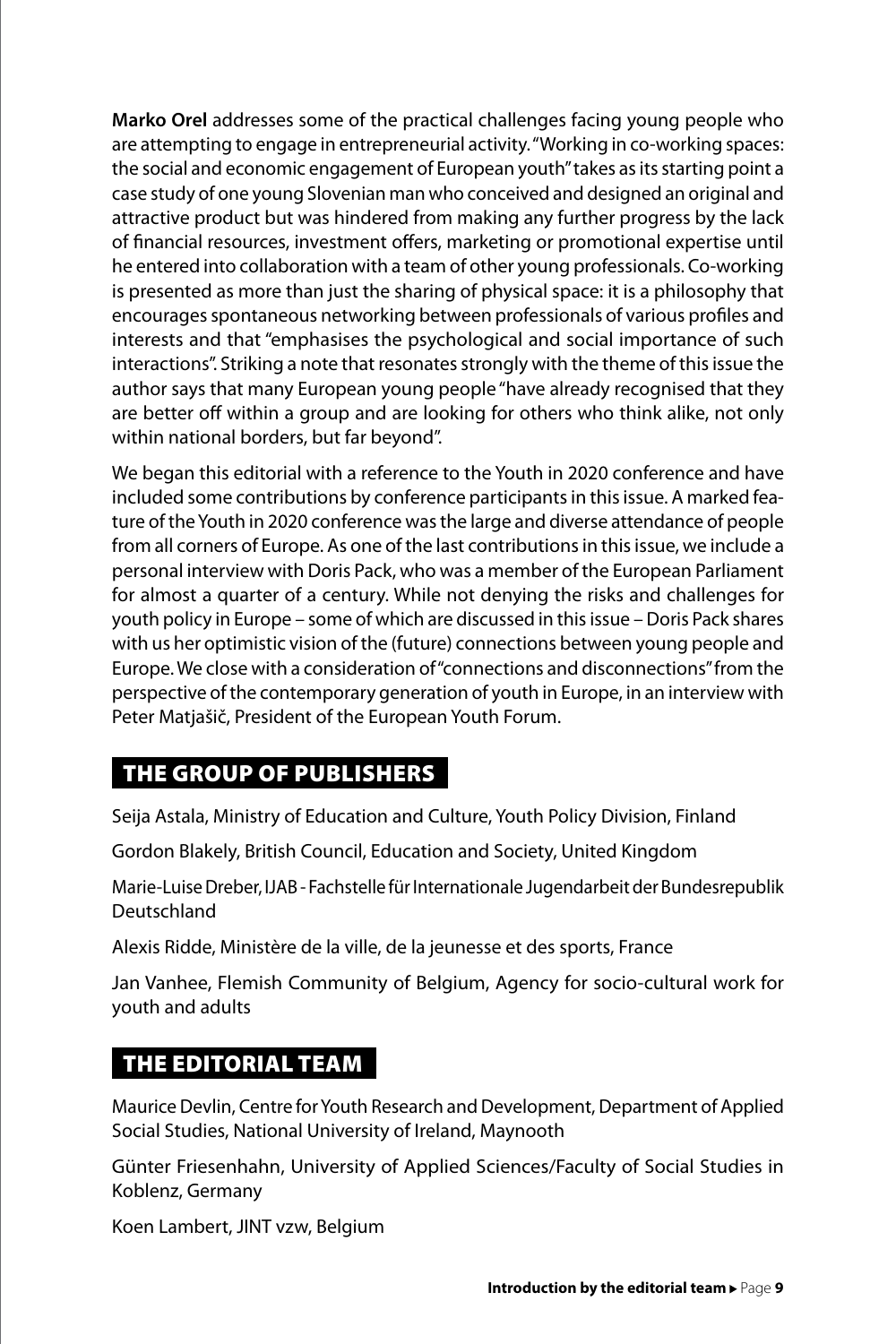Matina Magkou (co‑ordinator of the editorial team), Greece

Hanjo Schild, EU–Council of Europe youth partnership, France

Reinhard Schwalbach, IJAB – Fachstelle für Internationale Jugendarbeit der Bundesrepublik Deutschland

Alex Stutz, the National Youth Agency, United Kingdom

Leena Suurpä, Finnish Youth Research Network, Finland

Tineke Van de Walle, Department of Social Welfare Studies, Ghent University, Belgium

Howard Williamson, Centre for Social Policy – School of Humanities and Social Sciences, Faculty of Business and Society – University of Glamorgan, Wales

Antonia Wulf, Organising Bureau of European School Students Unions (OBESSU), Finland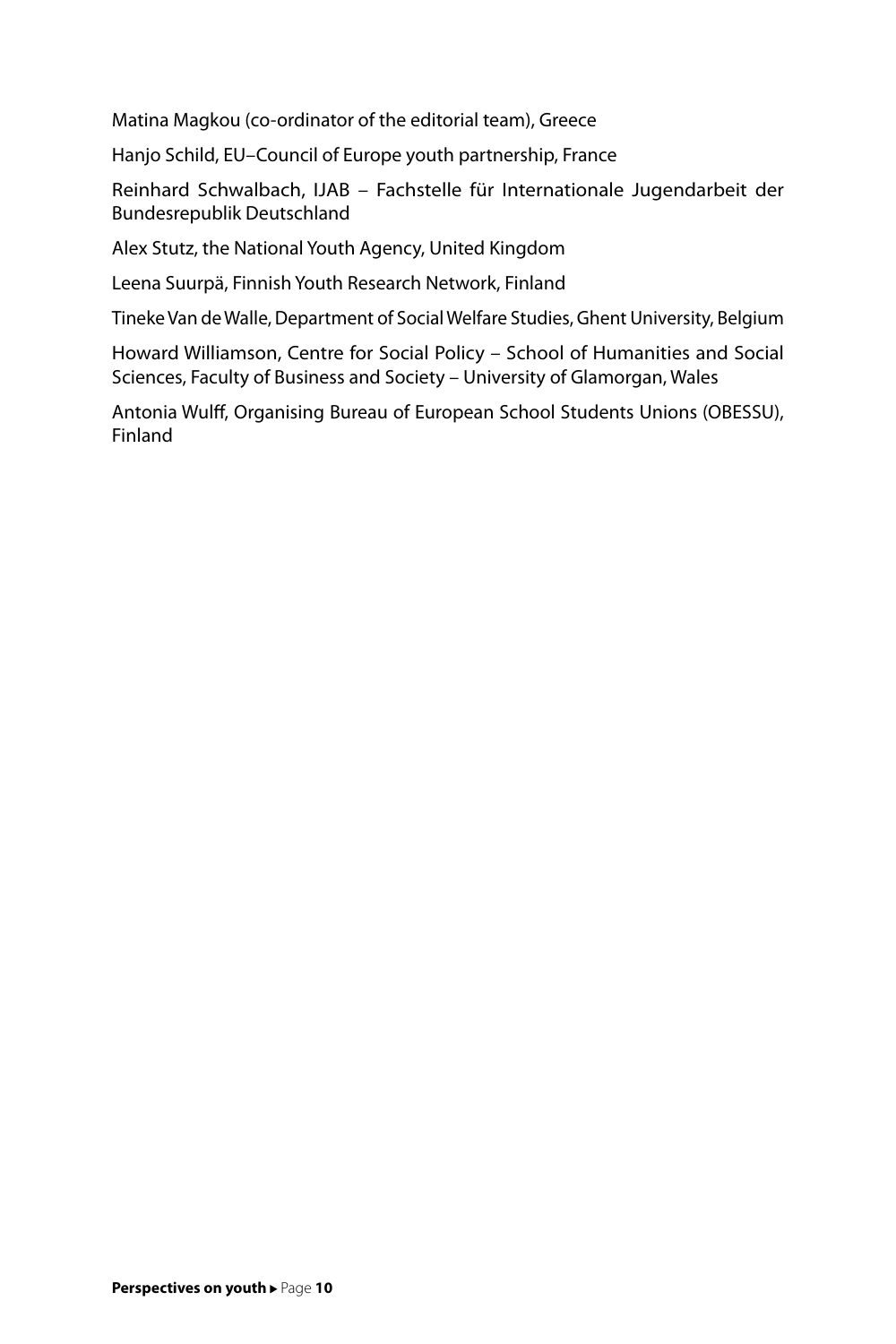### Chapter 1

## **"Snifn' glue" – Scanning some horizons for youth policy in 2020**

*Howard Williamson*

#### **INTRODUCTION**

When The Sex Pistols emerged in 1976/77 at a time of social unrest and emergent austerity, a young punk called Mark P established the leading punk fanzine of its day – Snifn' Glue – with articles and cartoons depicting the angst of the young.

Some 30 years ago I wrote a short article based on my experiences as a practising youth worker, during which I was witnessing the struggles facing more and more young people in making what came to be known as "transitions to adulthood". These changing and increasingly complex transitions are now well rehearsed in academic literature where the multiple transitions (from school to work, families of origin to families of destination, dependent housing to independent living and more) and their associated challenges have been repeatedly documented, with – though there are some exceptions (Leccardi and Ruspini 2006, Helve and Evans 2013) – incessant and uniform repetition. My practice piece, entitled "Struggling Beyond Youth" (Williamson 1985), suggested speculatively that public policy for young people remained con‑ cerned with the "acute anxieties of adolescence" and was failing to address what I depicted as the "emerging chronic crisis of young adulthood". That was a generation ago, and the current generation is more seriously afflicted by that crisis in myriad ways that could never have been anticipated. It is the stuff of a great deal of political, journalistic and academic debate – how will the young respond to "The Crisis", and how should public institutions and political decisions react?

At a recent conference organised by the Youth Partnership between the Council of Europe and the European Commission, exploring a range of issues and the challenges these may present for young people by 2020, one participant suggested that far too few young people in Europe were even being allowed to "snif" a range of experiences and opportunities that might enhance their personal futures and contribute to more positive futures for their families, communities, regions, nations and Europe itself. On myriad fronts, the "glue" that produces tolerance and understanding, social cohesion, social inclusion and improved life chances needs both to be strengthened and extended.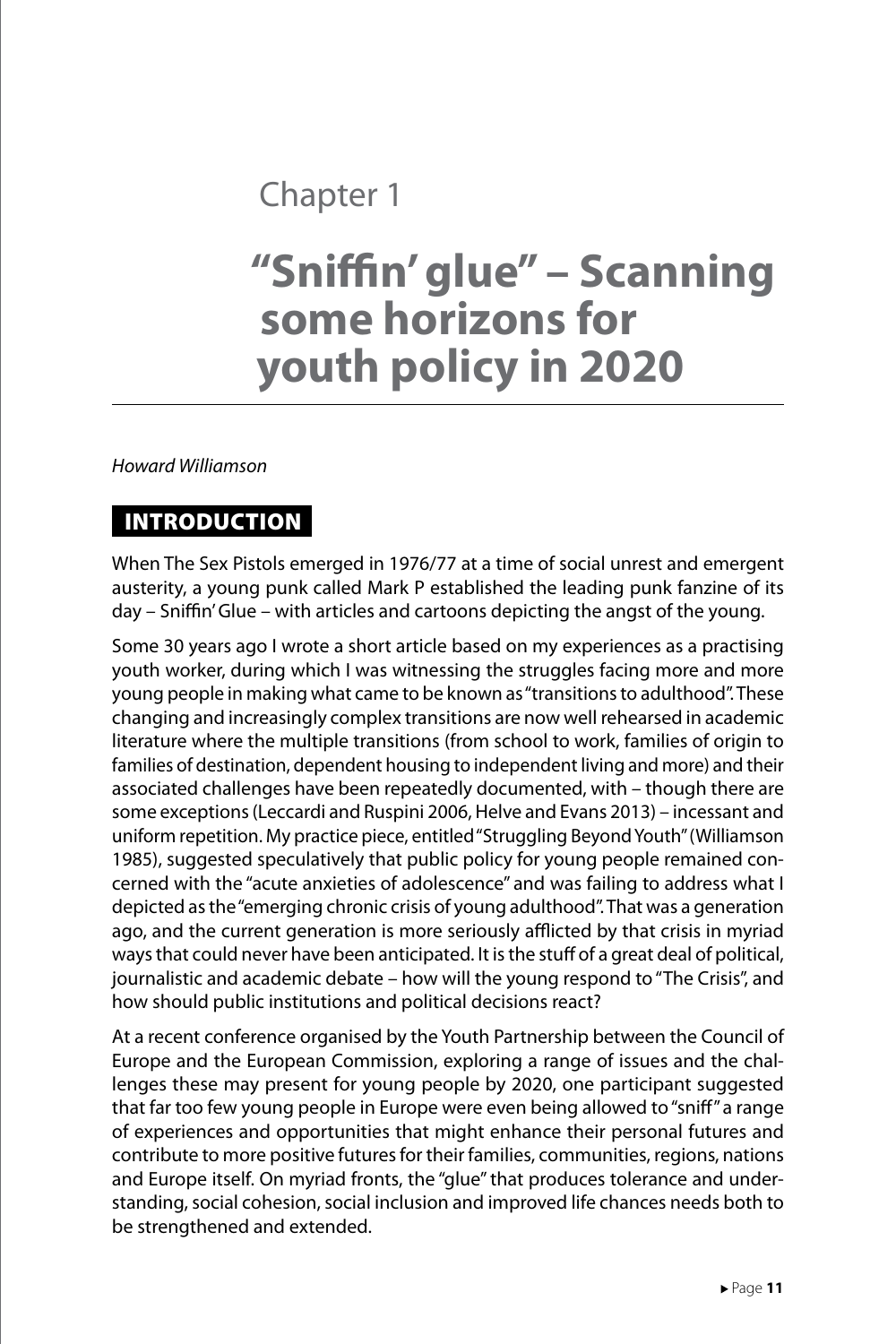This paper considers the context in which the conference took place, the reflections and deliberations at the event itself, and the broad themes that represent the essential core for youth policy development in Europe (and indeed beyond) as 2020 approaches.

#### THE CONTEMPORARY CONTEXT

It is impossible to consider the contemporary social condition of young people in Europe without confronting, at its very epicentre, the levels of youth unemployment. The shocks of the "one in fve" that have routinely challenged policy making around labour market insertion, vocational training and youth support have been replaced with scenarios where half or even more of young people are excluded from the labour market. There are, of course, some exceptions (Germany and Austria are still doing reasonably well in holding their levels of youth unemployment at under 10%) and Greece and Spain (both well over 50%) are extreme cases, but, as politicians are prone to say, there is no room for complacency. Equally, however, there is also no reason for panic or fear: levels of social unrest – notwithstanding some street protests and the Occupy movement – that might have been reasonably anticipated in such circumstances have not (yet?) materialised. The responses of the young to this particular consequence of austerity have been surprisingly muted and unsurprisingly varied (see Williamson 2013).

European leaders may make a huge issue of the need to develop a "knowledge-based" economy but, from young people's perspective, engagement with education and learning, and the striving for accreditation and qualifcations has not been matched with positions in the labour market commensurate with those achievements. This has often produced despondency and demoralisation in the young, who sense a breach of the "generational contract" that is tantamount to what has been depicted as betrayal: promises made to the younger generation have not been honoured. For this, and other reasons, there is growing evidence of alienation from and mistrust of mainstream politics and of the politicians who peddle it.

Yet there has been relatively little indication that this has been replaced by new, alternative democratic politics or stronger affiliation to the political extremes. People will, of course, point to the tragic events visited on young people in Norway by Anders Behring Breivik and his proclaimed rationale of seeking to defend a Christian Europe from an invasion of Islam and the "infdel". People will draw attention, in contrast, to terrorist attacks by young Muslims in Spain and England. And others will note the rise in popularity of right-wing political parties in countries as diverse as Finland, Denmark, the Netherlands and Greece. But, though none of this should be dismissed as matters of no concern, there has been no dramatic surge of young people engaged in these ways.

Instead, they are trying to get on with their lives. The knock-on effects of precarious employment opportunities have been illustrated in the areas of family formation and housing stability. Young people are delaying having their own children, are struggling to establish independent living and are generally finding their transitions to autonomy obstructed, protracted and unpredictable. It would be foolish to proclaim, as some youth organisations sometimes tend to do, that all young people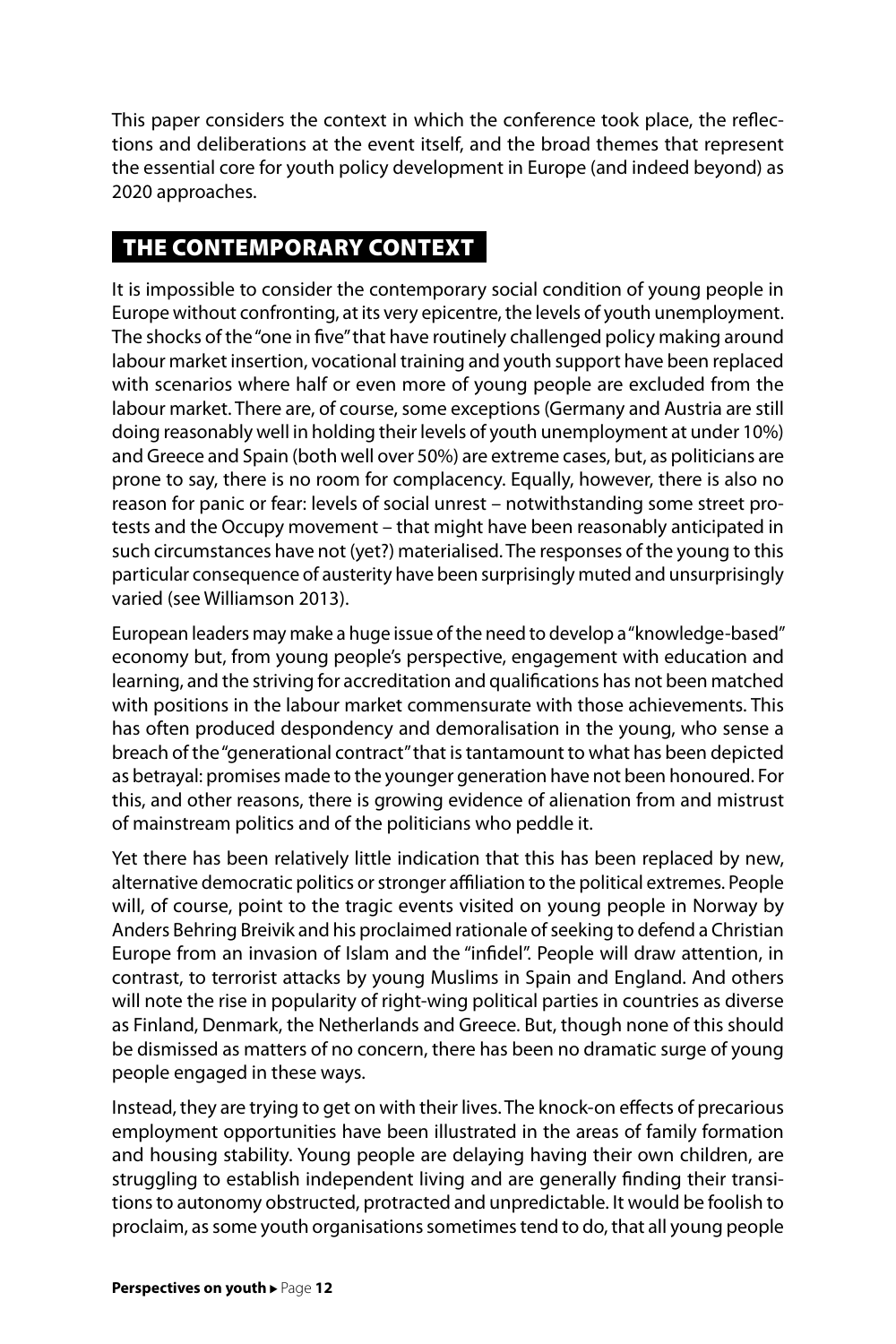are excluded. This is clearly not so. Some, through good fortune, patronage, family background, social networks, particular achievements and personal determination, are still doing reasonably fne, but many more – a substantial minority now, if not a marginal majority – are facing levels of exclusion that had never been anticipated. This has potential consequences for individuals in terms of despondency and perhaps despair, for societies in relation to deviance and cohesion, and for democracy in terms of commitment and legitimacy. It may be grand rhetoric but that does not devalue the message when it is said "we fail the young at our peril".

#### TRANSFORMATIVE LEGACIES NEED TRANSFORMATIVE ACTIONS – THE BIG ISSUES OF OUR TIME

The Budapest conference was not charged with pinning down precise policy objectives. Indeed, that was what it was not permitted to do. Instead, it basked in the luxury of "scanning the horizons", to detect and discuss trends and challenges reaching beyond the current moment and looking towards and beyond 2020 – a year, we were told, that may seem just hours away for a demographer who looks perhaps one hundred years ahead but feels close enough to herald almost imminent Armageddon for the ecologist.

The youth field has a dreadful tendency to look inwards, navel-gazing in the vernacular, at the expense of hanging its many issues on one of the pegs representing the big issues of our time. Hence the idea that the conference should be opened by a series of "provocations" (or inspirations, depending on one's point of view) on some of those big issues of our time: demography, ecology, economy, technology, democracy and values. The frst evening was spent with participants testing their youth knowledge and experience against the frameworks of those contributions.

An official report has been produced on the conference (Kristiansen 2013), and this details the process and discussion of the event. Here some selected extracts (in italics) will be presented, together with supplementary material recorded by the author.

One of the key messages from the provocation on demography was that even if Europe draws on all its existing human resources in response to its multiple needs, massive immigration from outside of Europe will be needed to maintain stability and ensure growth. With an ageing population, the prolongation of youth, the retirement age and its related pensions challenge, "much more bold thinking is needed" requiring concomitant political drive and determination. And although a much more immediate time frame was considered in the provocation on ecology, a very similar conclusion was reached. While, for the longer term (if there is one), environmental conscientiousness and accountability need to be embedded as an integral part of the education of young people, it was also asserted that sustainable development "requires a major shift in the way we think". On a rather diferent tack and track, the provocation on economy focused on the unprecedented levels of youth unemployment in Europe and especially the plight of the 14 million young people who are described as NEETs (Not in Education, Employment or Training), which is associated with high social and economic costs. Indeed, the speaker emphasised the need to "avoid sowing the seeds of disengagement and disillusionment". Education, of course, is often considered to be the measure that can both